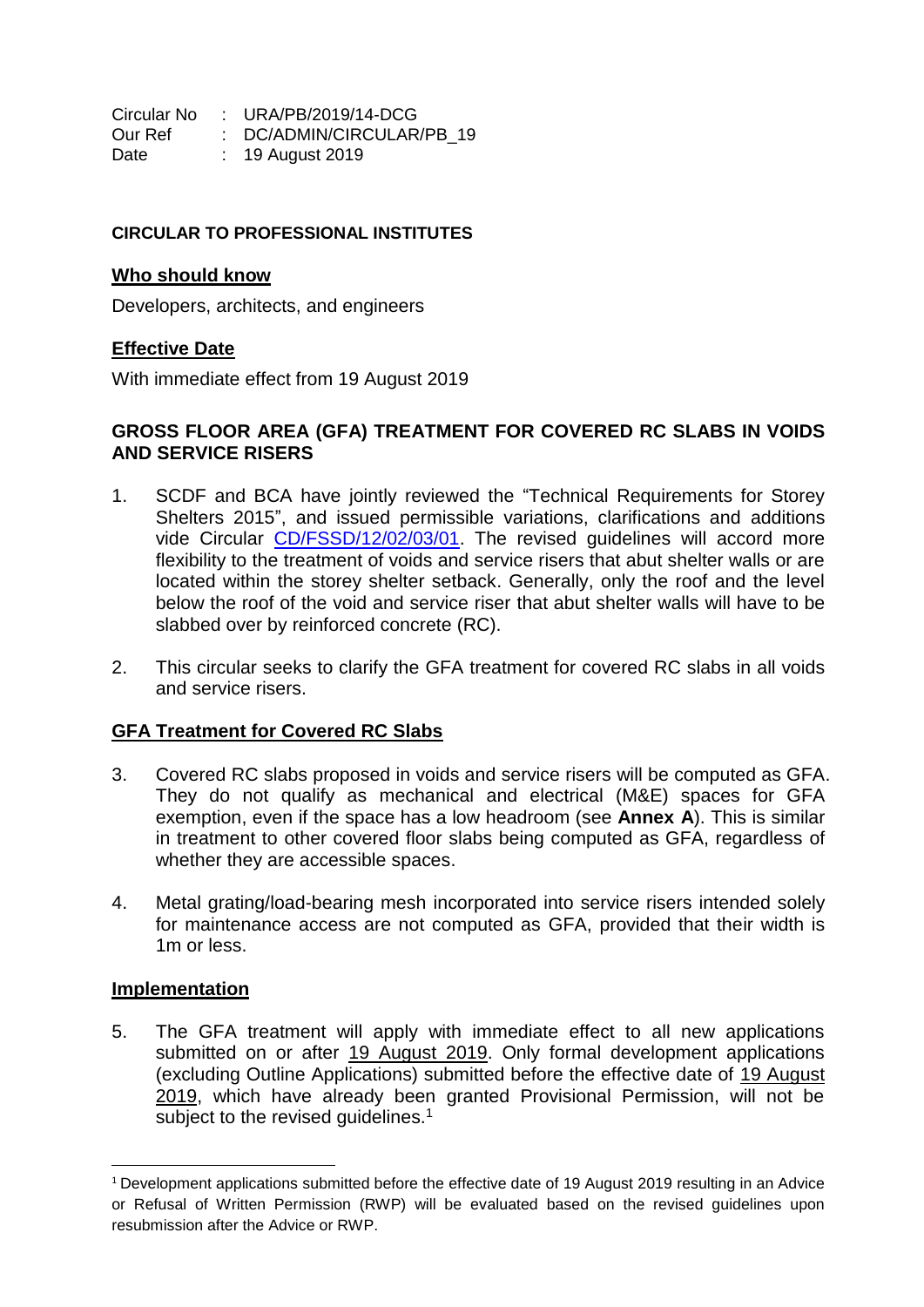- 6. I would appreciate it if you could convey the contents of this circular to the relevant members of your organisation. We have updated the same in the [Development Control Handbooks.](https://www.ura.gov.sg/corporate/guidelines/Development-Control) You are advised to refer to these Handbooks for the most updated guidelines and procedures instead of referring to past circulars.
- 7. For other information on the master plan, urban design guidelines, private property use and approval, car park locations and availability, private residential property transactions, and conservation areas and buildings, use [URA SPACE](https://www.ura.gov.sg/maps/) (Service Portal and Community e-Services). This is an online portal packed with useful data and visualisation to help building professionals, business operators and the general public in their decision-making. It consolidates detailed information on land use and private property into a one-stop platform presented on geospatial maps. For feedback or enquiries, please [email](https://www.ura.gov.sg/feedbackWeb/contactus_feedback.jsp) us.

Thank you.

GOH CHIN CHIN (MS) GROUP DIRECTOR (DEVELOPMENT CONTROL) for CHIEF EXECUTIVE OFFICER URBAN REDEVELOPMENT AUTHORITY

Join URA's mailing list to get the latest updates on current and future plans and developments around Singapore. *Click [here](http://ura.sg/subscribe) to subscribe.*